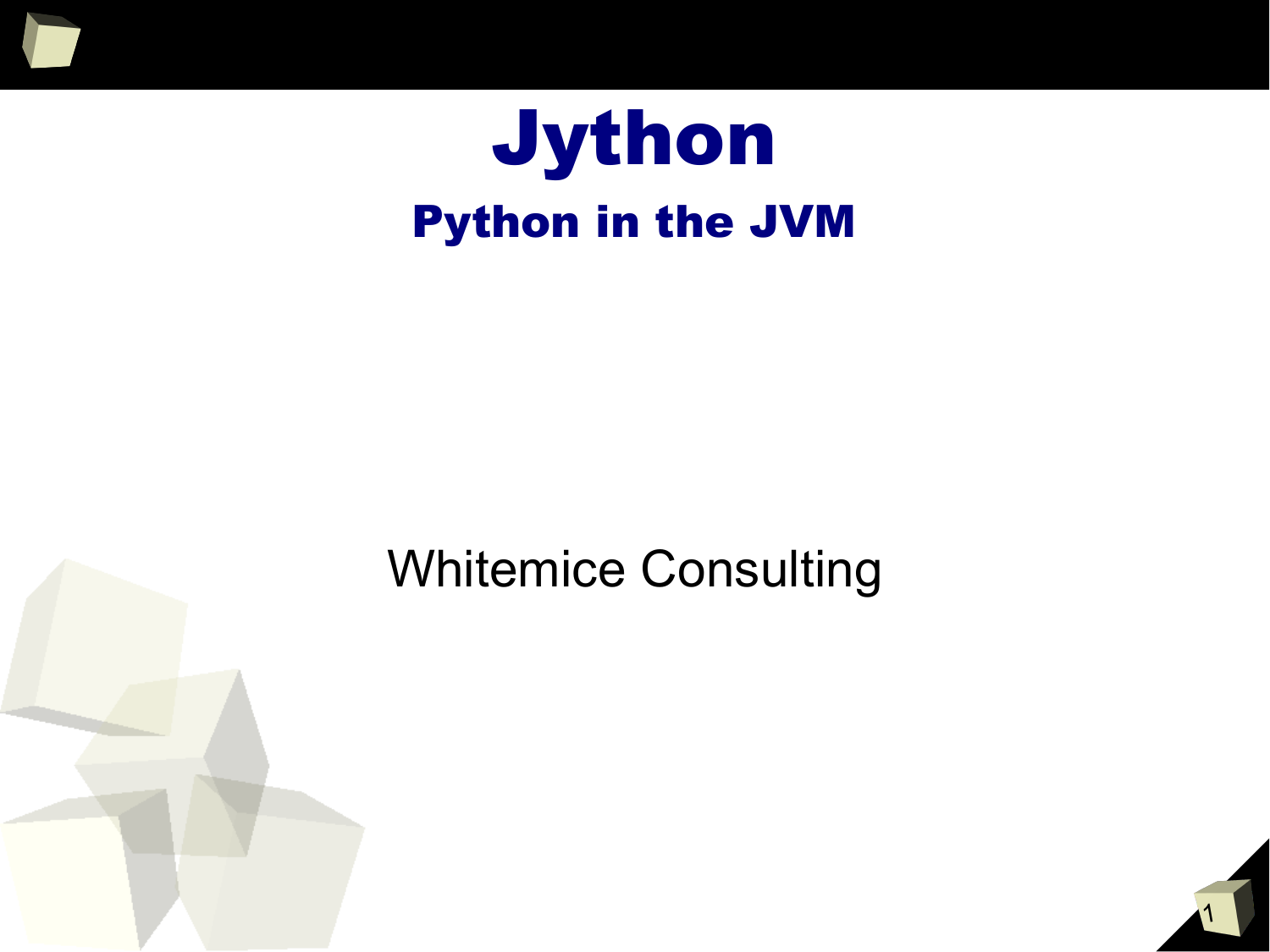# What is it

- Implements the same language as CPython 2.5
	- Latest release was Jython 2.5.1 on 2009-09-26
- Pure Java (it isn't CPython)
	- Does not, and will not, support CPython modules that include shared libraries (\*.so files). Pure Python libraries can be import into the Jython runtime.
		- ➔ Of course, Python modules are slower than pure Java assemblies; using Java's Date will be faster than using Python's datetime.
	- co code not supported.
		- ➔ Which might be considered a feature.
- It is Java
	- Uses the JVM GC!
	- Uses the JVM runtime optimizer!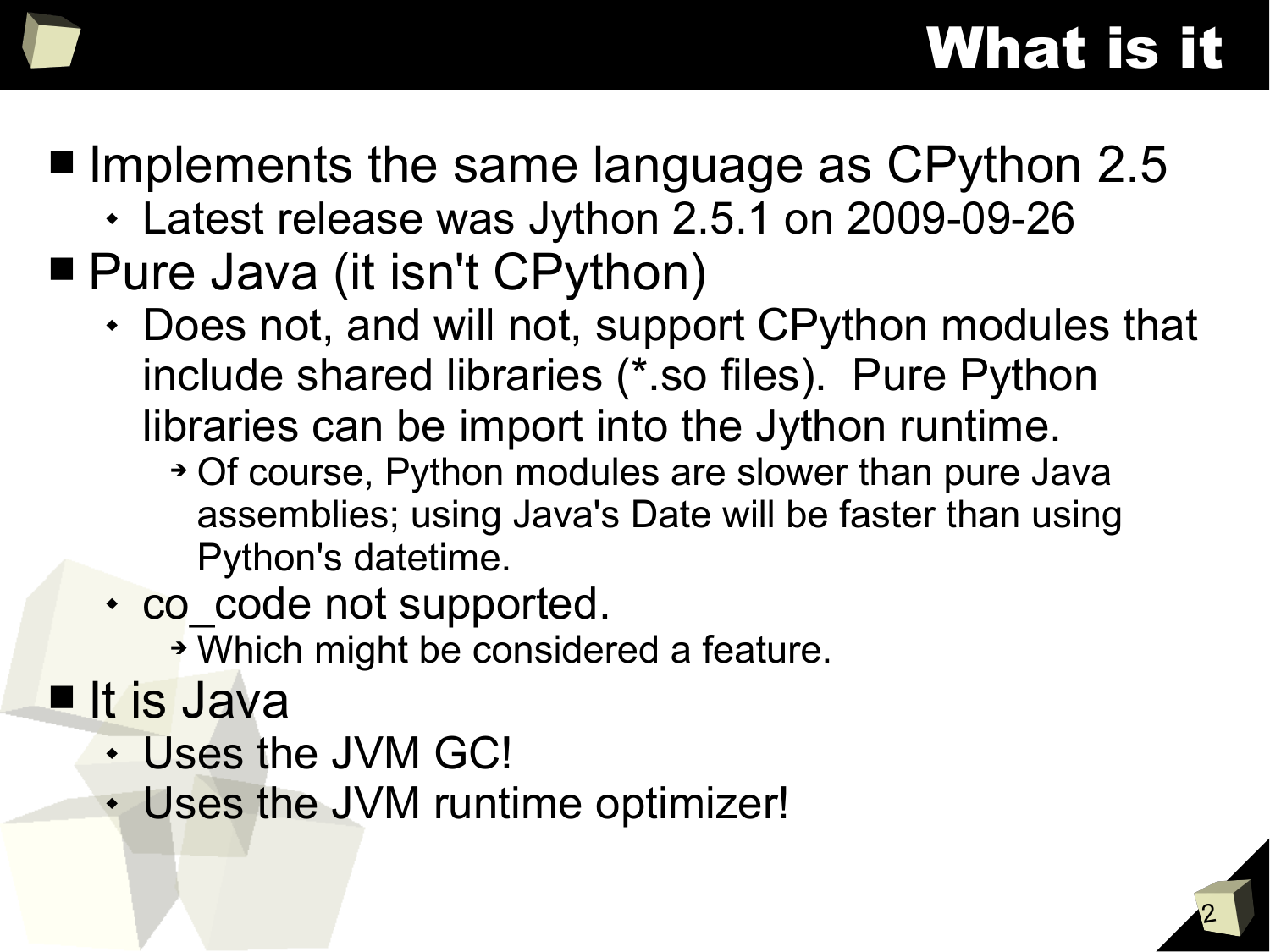

### ■ Dynamic compilation of Java bytecode.

- Faster than Python
- Optional static compilation.
- Easy re-use of the massive collection of Java components.
- Easy to use clear syntax of the Python language.

| <b>Jython</b>          | <b>Python</b>                   |
|------------------------|---------------------------------|
| $100\%$ Java           |                                 |
| <b>Cross Platform</b>  | Not Cross Platform <sup>*</sup> |
| Mutlthreaded           | GIL                             |
| <b>Advanced GC</b>     | Dodgy GC                        |
| Re-use Java components | Wrapped C libraries **          |

\* Isn't Python cross-platform? Copy some non-trivial code from a LINUX host to a Windows server and make it run. Try it. It is so fun! \*\* Not a fun weekend project, unless you already know C and make and GCC – and desperately need a life.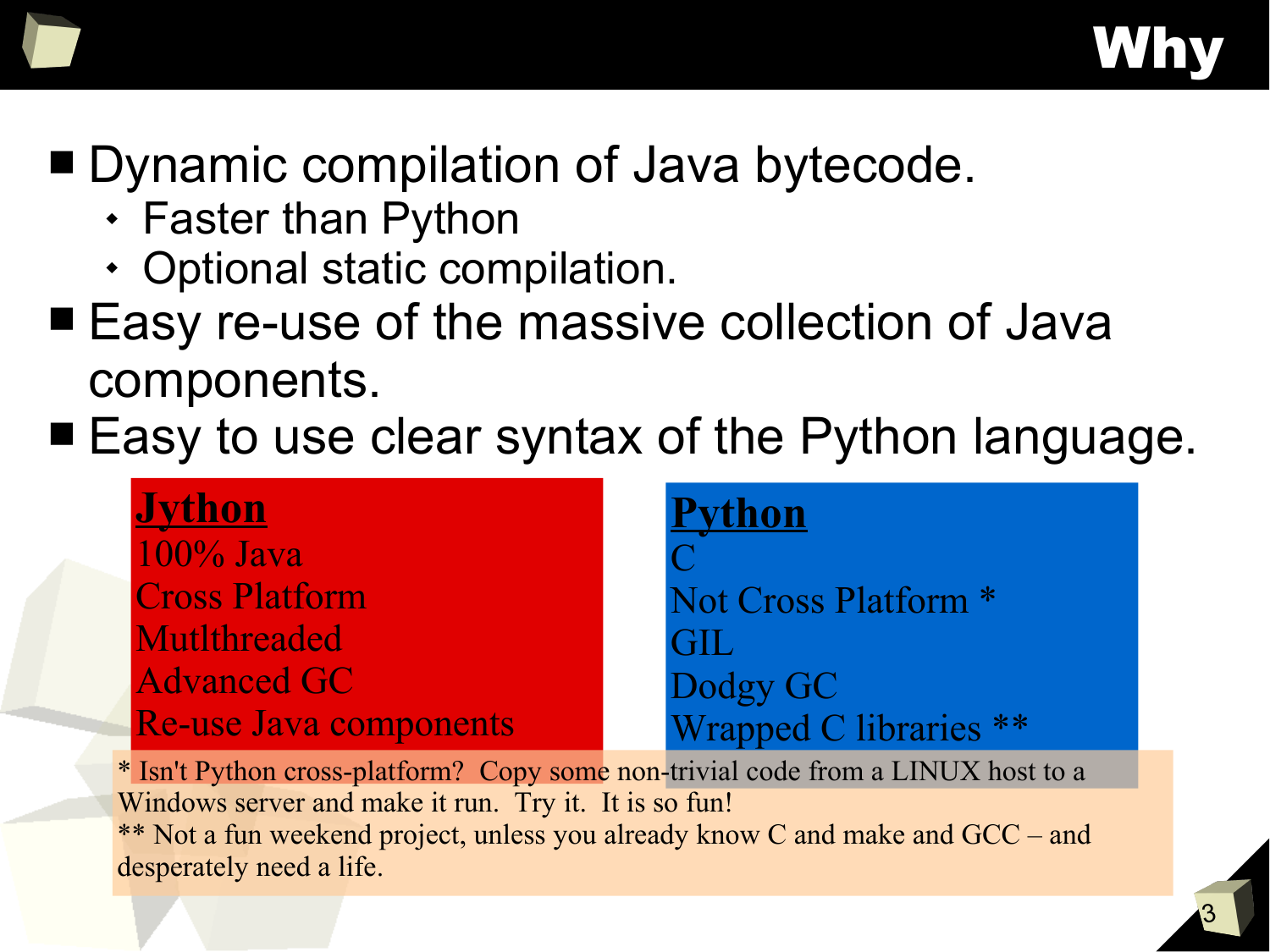

- Non-pure Python Python modules
- co\_code
	- $\cdot$  This might be a feature.
- Multiple inheritence with Java classes
	- You can multi-inherit pure Python classes.
- dir(javaObject)
	- Result may not be complete.
- Access to Java protected static methods.
- The emulated Python "os" module may be limited by Java sandboxing (configuration dependent).
	- This might be a feature.
- Exceptions can be weird
	- Some originate from Jython, other from Java.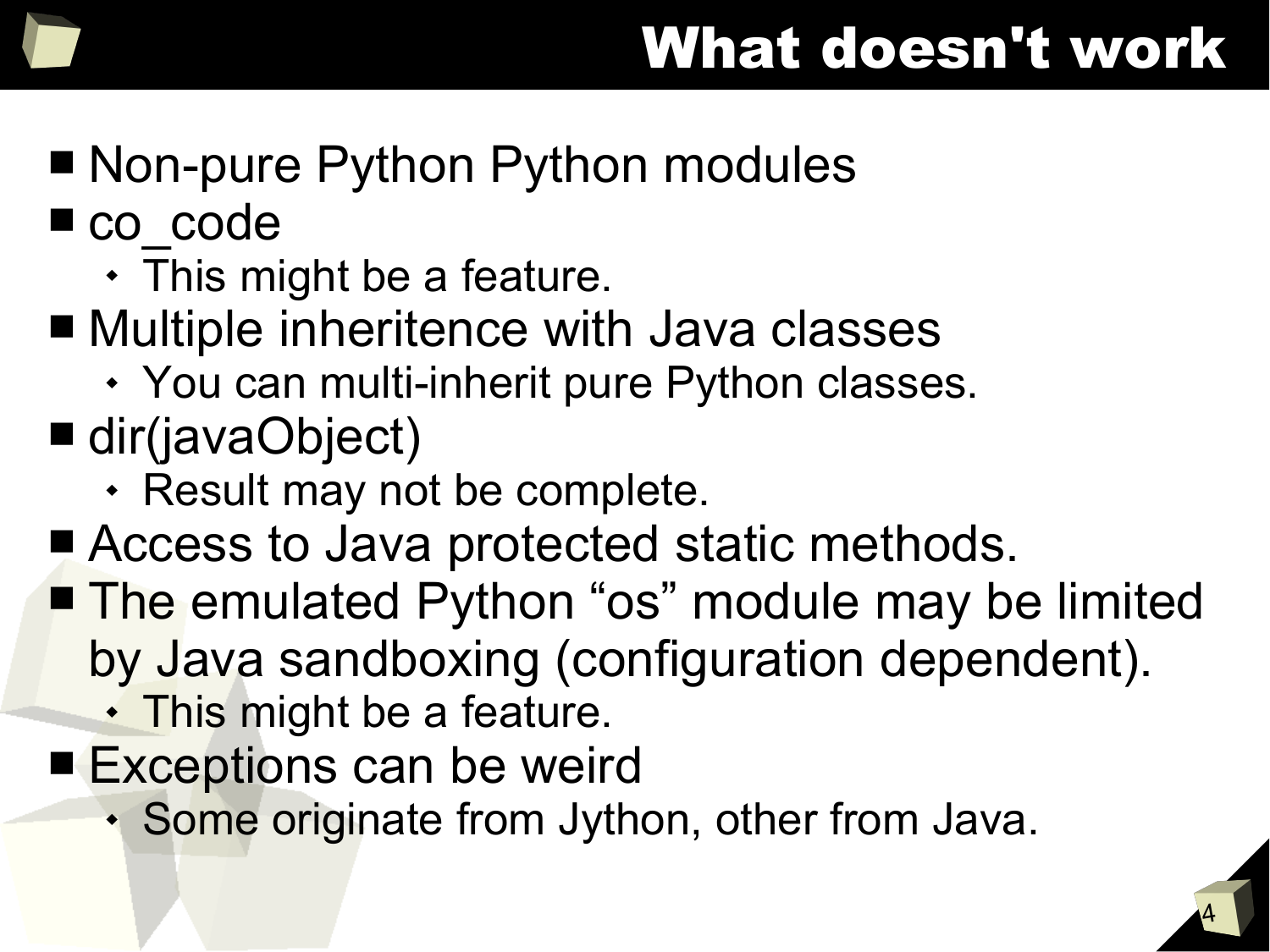

### ■ Python Serialization

- You cannot pickle/cPickle Java classes
- Java serialization works.

#### ■ Arbitrary attributes on Java classes

- Python class with no property 'fred'
	- $\rightarrow$  x = pythonClass()
	- ➔ x.fred = 'george'
- Java class with no property 'fred'
	- $\rightarrow$  x = javaClass()
	- ➔ x.fred = 'george'
	- ➔ Boom!
- This can be emulated by extending the Java class.

■ *Jython is more forgiving about using Python keywords (aka 'print') as methods/attributes.*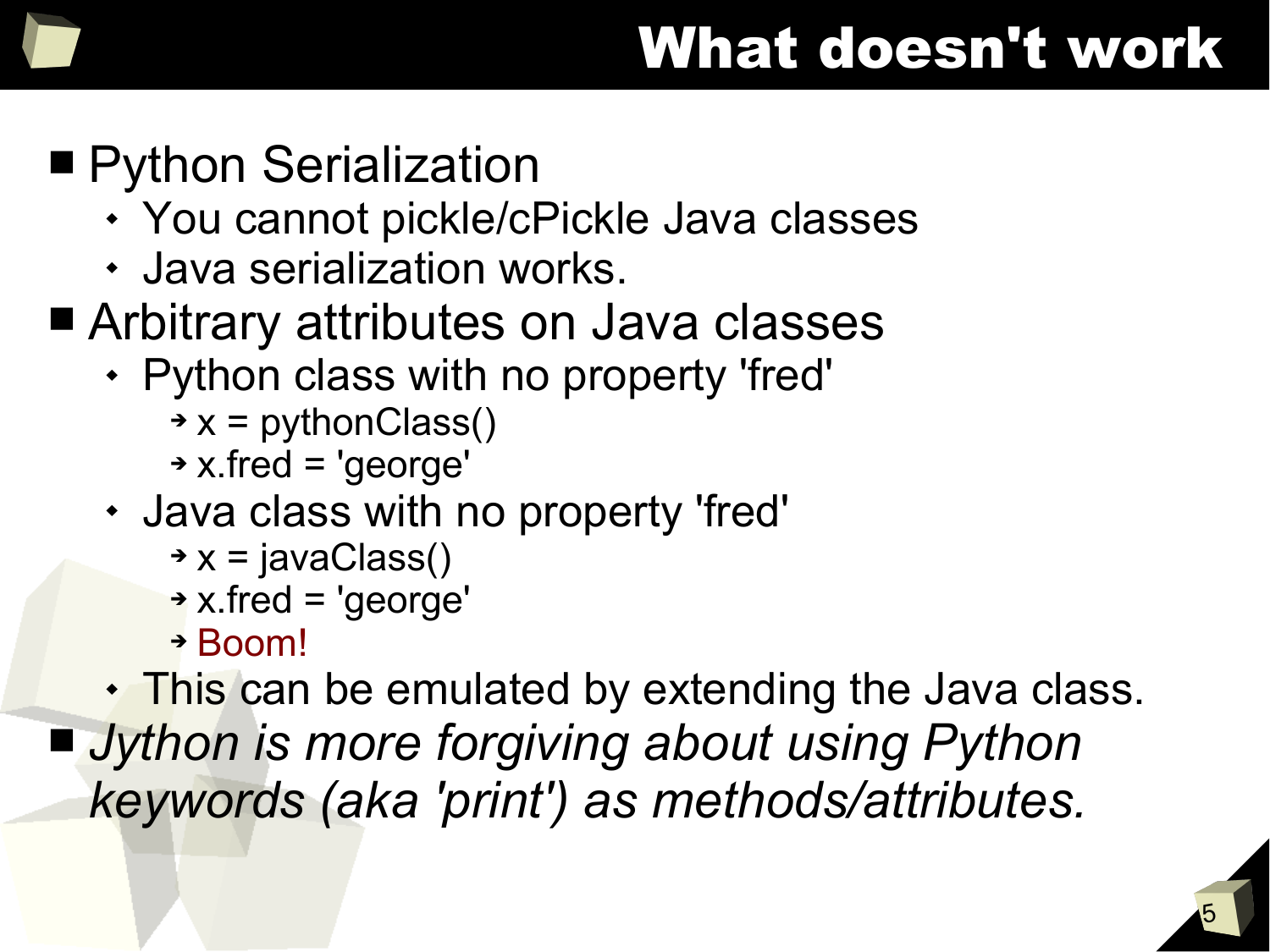## What does work

## ■ Python!

- Straight forward lists and dictionaries.
- Almost the entire standard library.
- The Python DB API 2.0
	- Courtest of zxJDBC
- There is a port of the Numeric package
	- <http://jnumerical.sourceforge.net/index.html>
- Compiling scripts to jars for use by Java apps.
- Keyword arguments
- Object attribute access
- Embeedding Jython in Java
	- One of the primary uses of Jython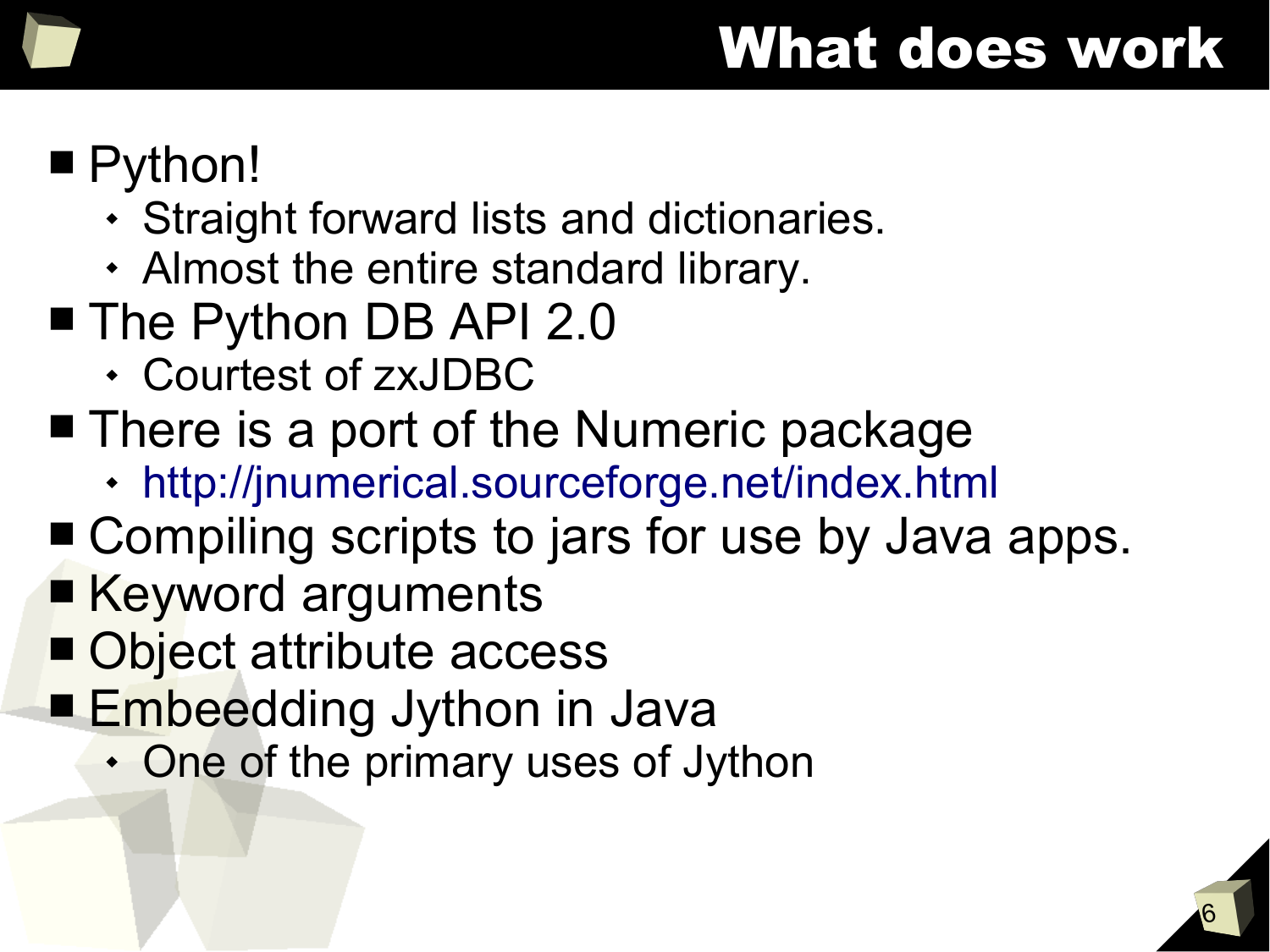

7

## ■ Run on Google App Engine?

- Yes
- Host my favorite framework?
	- Django
	- Pylons
	- SQLalchemy
	- TurboGears (w/patches?)
- Run in my application Server?
	- WebLogic
	- WebSphere
	- Tomcat
	- JBoss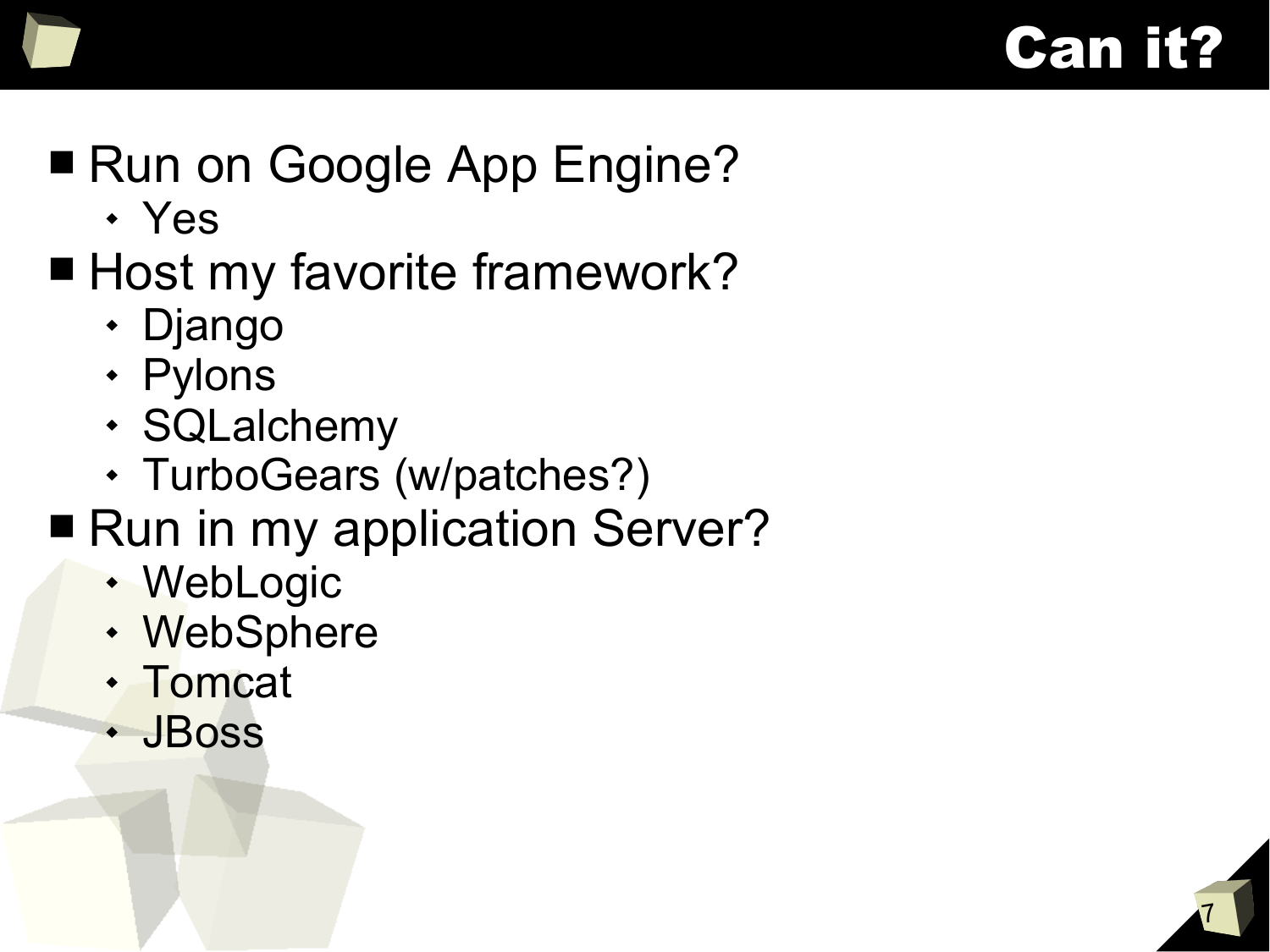## Banish getX/setX

#### ■ Java code is littered with methods like:

- javaObject.getName()
- javaObject.setName(...)
- When Jython sees the code:
	- $\cdot$  x = javaObject.name
		- it automatically calls -
	- $\cdot$  x = javaObject.getName()
- When Jython sees the code:
	- javaObject.name = 'George
		- it automatically calls -
	- javaObject.setName('George')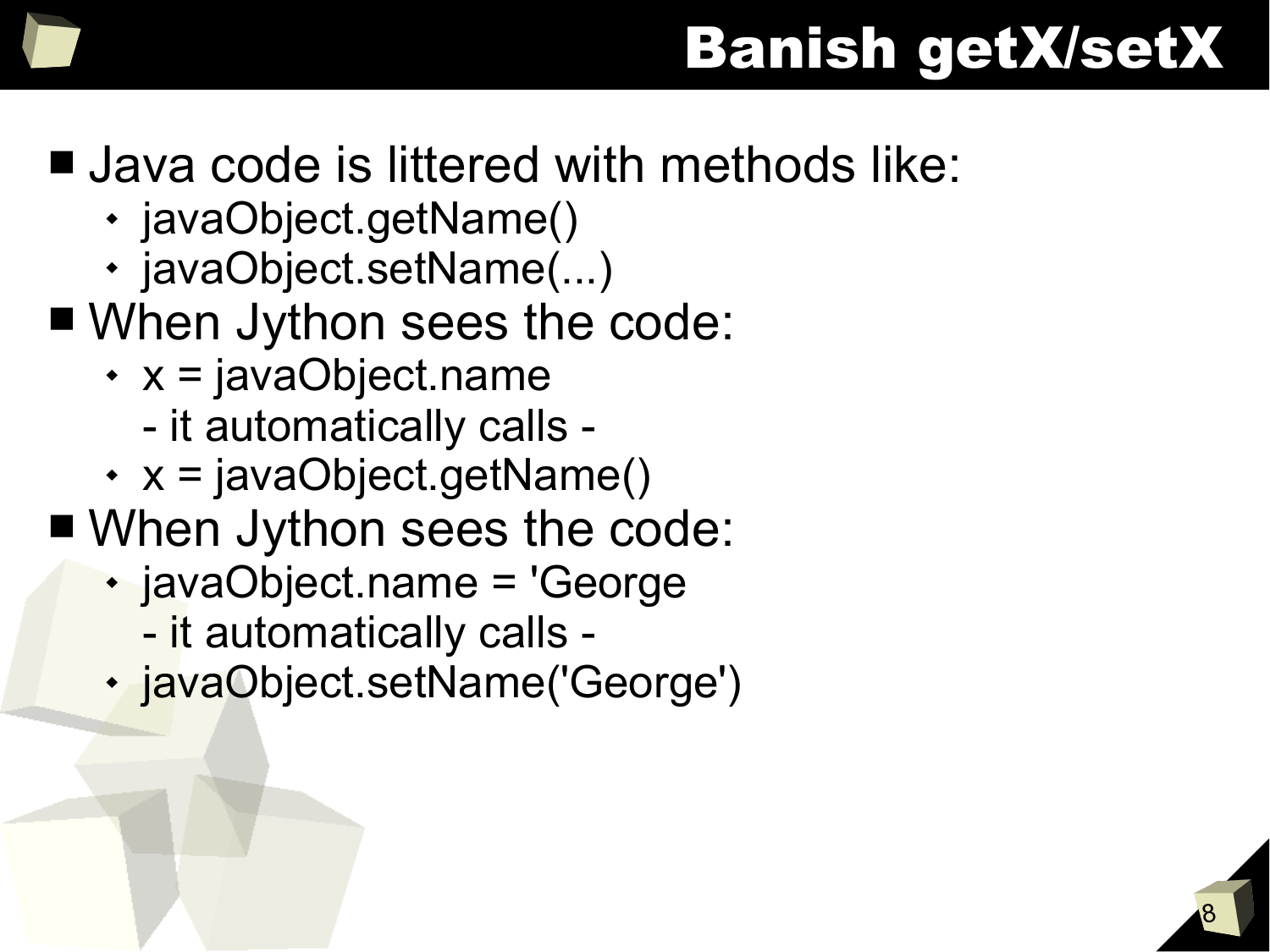# Sloppy Type Auto Casting

## ■ A difference in type:

- Java is virtuously statically typed.
- Python is sloppy typed.

### ■ Jython will, 99.44% of the time, manage your types automatically.

- So 0.56% of the time it can't.
- $\blacksquare$  For example: [1, 2, 3]
	- Can automatically be cast to an array of integers.
	- If the Java class actually wanted ['1','2','3'] ➔ Fail!
	- You can specifically use Java collection classes if you have a tricky type issue.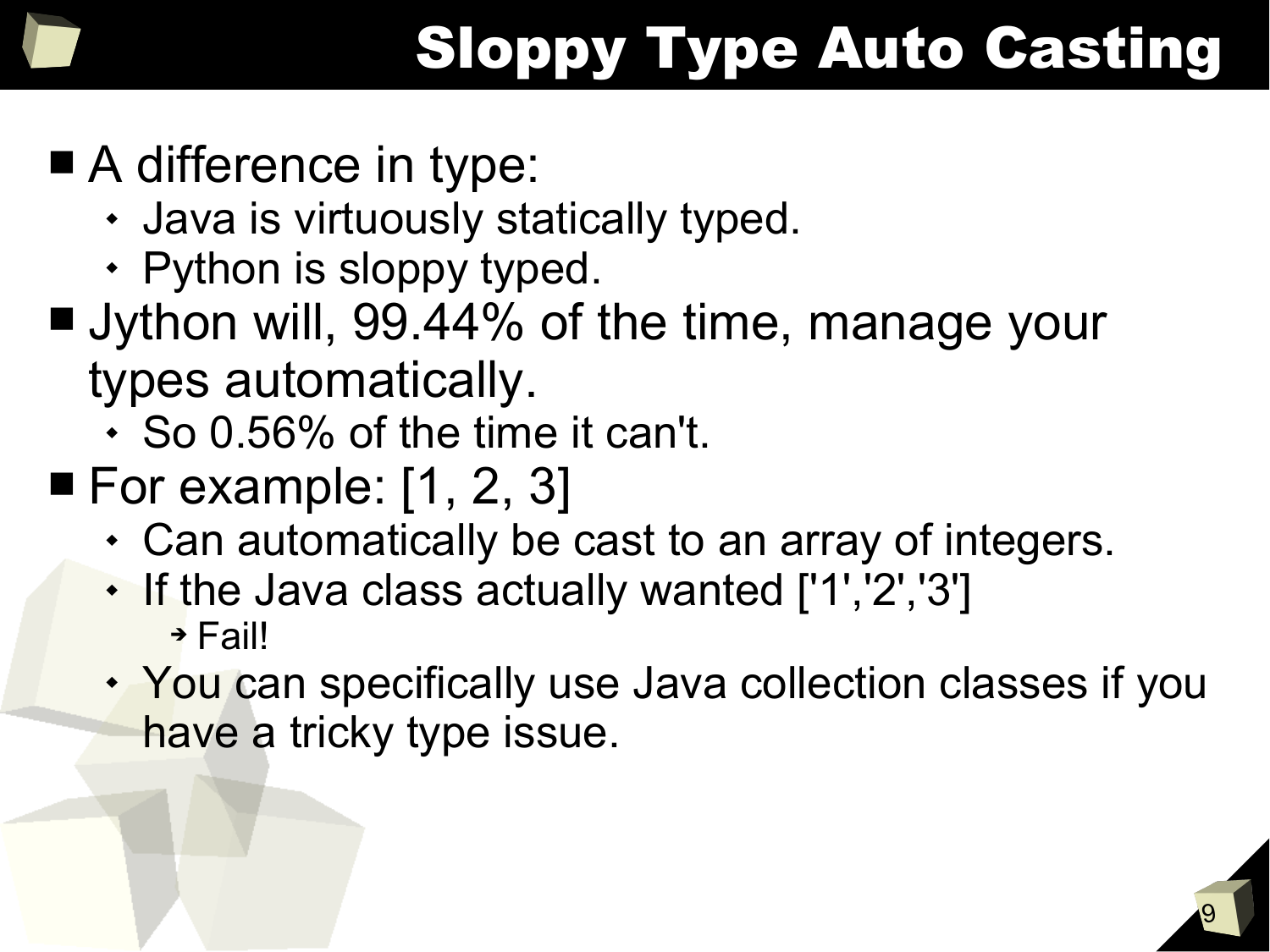# Supporting Arbitrary Attributes

10

## ■ If you want/need to make a class more Pythonic...

class MyJythonClass(org.Whitemice.MyJavaClass) pass

- It now supports Pythonic attributes
	- $\cdot$  x = MyJythonClass()
	- x.fred = 'george'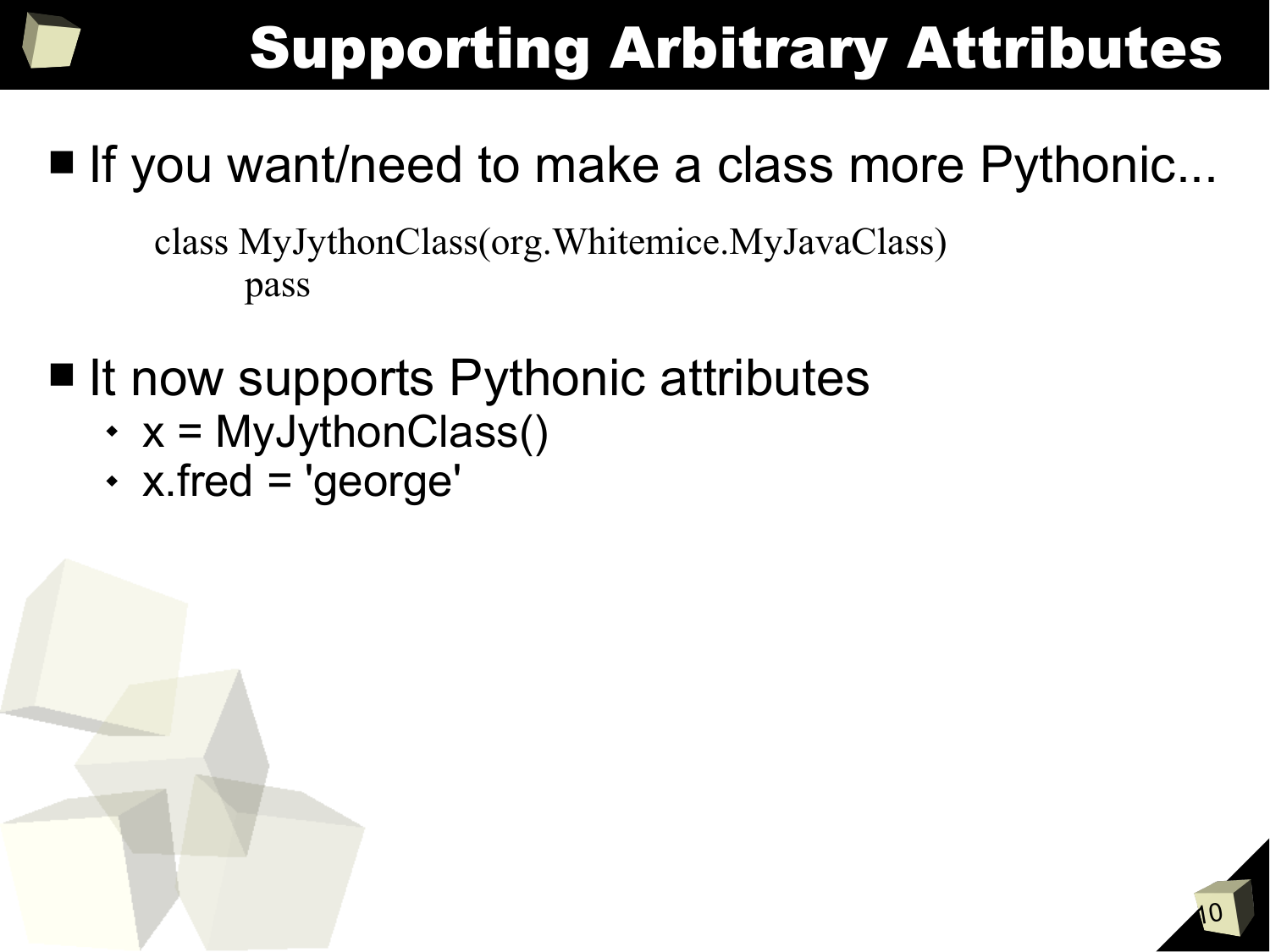# Iterating XML

11

```
import org.jdom as jdom
import java.io as io
```

```
output raw = ""counter = ""builder = jdom.input.SAXBuilder()
doc = builder.build(io.FileInputStream("TranslatedDocument.txt"))
rootElement = doc.getRootElement()for node in rootElement.getChildren("row"):
 output raw = output raw + (node.getChild("c01").getTextTrim()) + ","
 output raw = output raw + (node.getChild("c02").getTextTrim()) + ","
 output raw = output raw + (node.getChild("c03").getTextTrim()) + ","
 output raw = output raw + (node.getChild("c04").getTextTrim()) + ","
 output_raw = output_raw + (node.getChild("c05").getTextTrim()) + ","
 if ((node.getChild("c01").getTextTrim()) == "2" ):
   counter = counter + 1output raw = output raw + str(counter) + "," else:
   counter = 0
```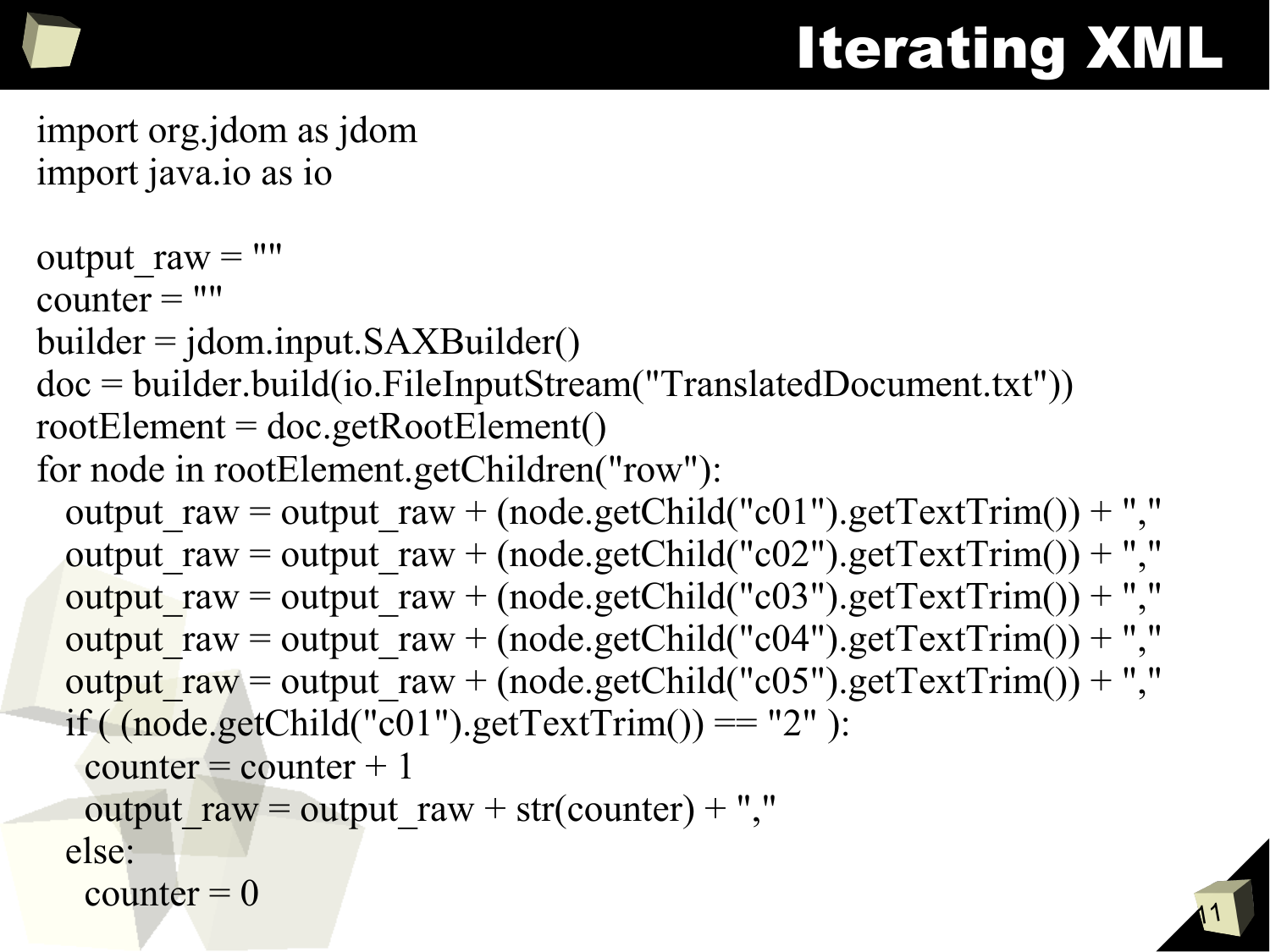# Jython using Python XML-RPC

import xmlrpclib

class Transport(xmlrpclib.Transport):

*.... 34 lines of Python-is-a-scripting-language compensation codel; which has nothing to do with this example, it only makes the Pythong XML-RPC library have feature parity with the very excellent Java librarues....*

 $transport = Transport()$ transport.credentials  $=$  ( $user,$  password) client = xmlrpclib.Server('http://{0}/zidestore/so/{1}/'.format(\_host, \_user), transport=transport) client.execute('zogi.getObjectById', [10100, 65535]) print 'Got contact {0}'.format(contact['objectId'])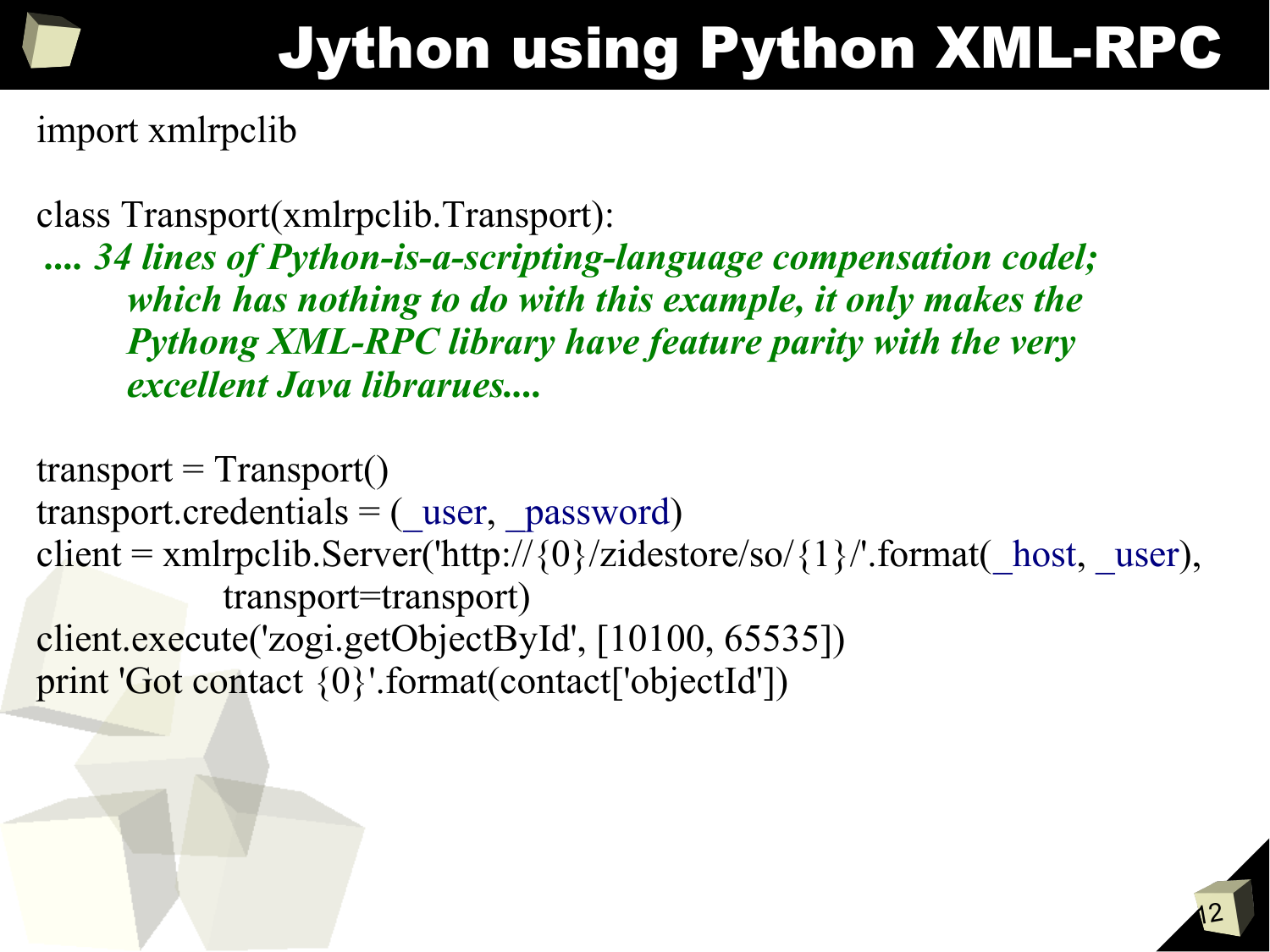

# XML-RPC using Java Jars

import org.apache.xmlrpc.client as xmlrpc from java.util import Vector, Hashtable from java.net import URL

```
url = "http://%s/zidestore/so/%s/" % (host, username)client = xmlrpc.XmlRpcClient()config = \text{xmlrpc}. XmlRpcClientConfigImpl()
config.setServerURL(URL(url))
config.\text{basicUserName} = \text{username}config.\text{basicPassword} = password
client.setConfig(config)
```

```
params = Vector()params.add(10100)
params.add(65535);
contact = client.execute('zogi.getObjectById', params)
print 'Got contact {0}'.format(contact['objectId'])
```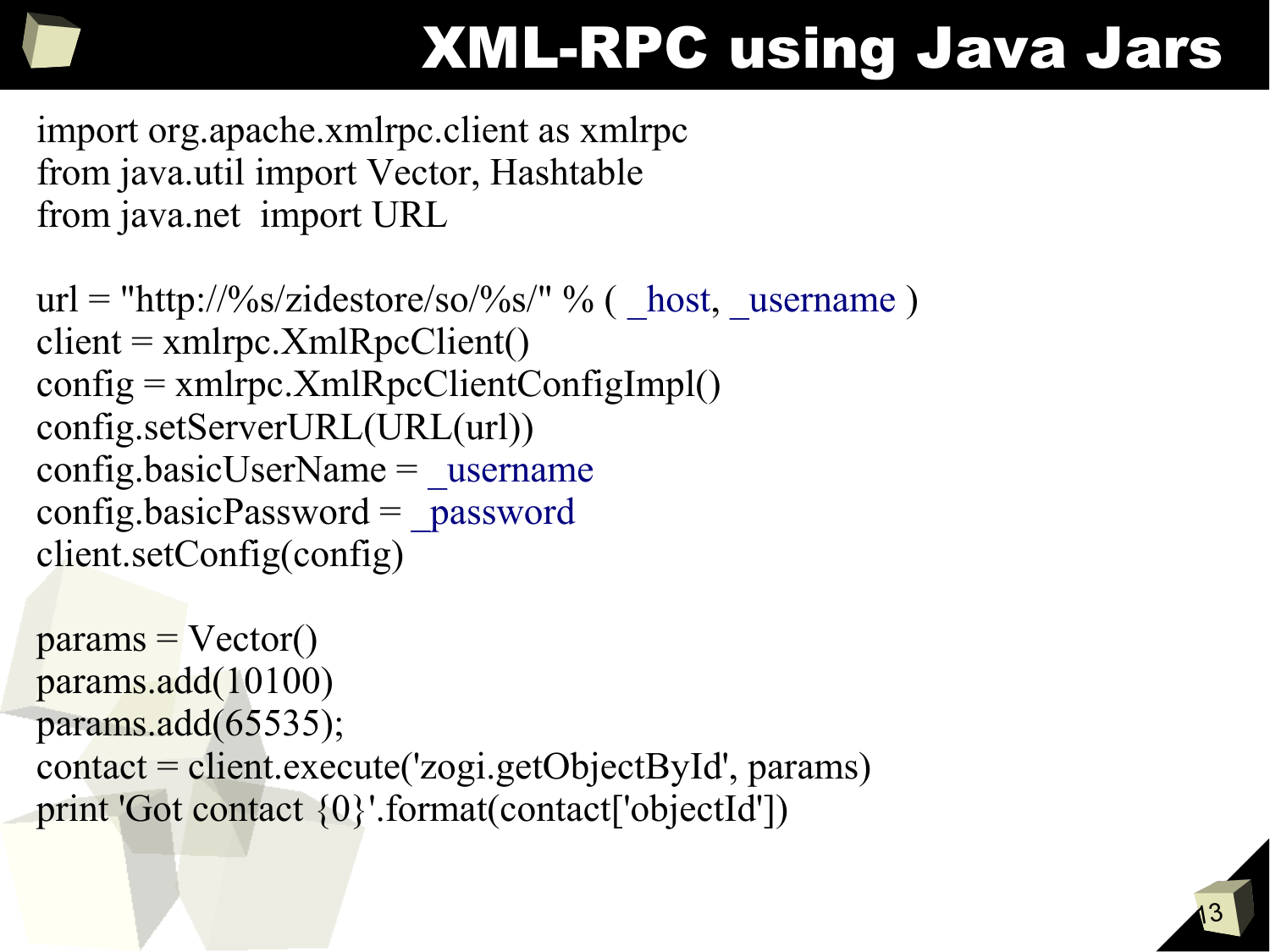

#### from com.ziclix.python.sql import zxJDBC

```
sqlServer = zxJDBC.connect("jdbc:informix-
sqli://192.168.1.60:1526/testdb:Informixserver=BARNET",
                _username,
                _password,
                "com.informix.jdbc.IfxDriver")
outerSQL = 'SELECT DISTINCT xr_stock_no FROM testdb:xrefr ' \setminus'WHERE xr_vend_code = ? AND xr_net_price > 0' \setminus' AND (xr_supersede IS NULL OR xr_supersede != \langle 'S \rangle') ' \setminus ' AND (xr_stock_no IS NOT NULL)'
outerCursor = sqlServer.cursor()
outerCursor.execute(outerSQL, ['200'])
skus = outerCursor.fetchall()
outerCursor.close()
sqlServer.close()
```